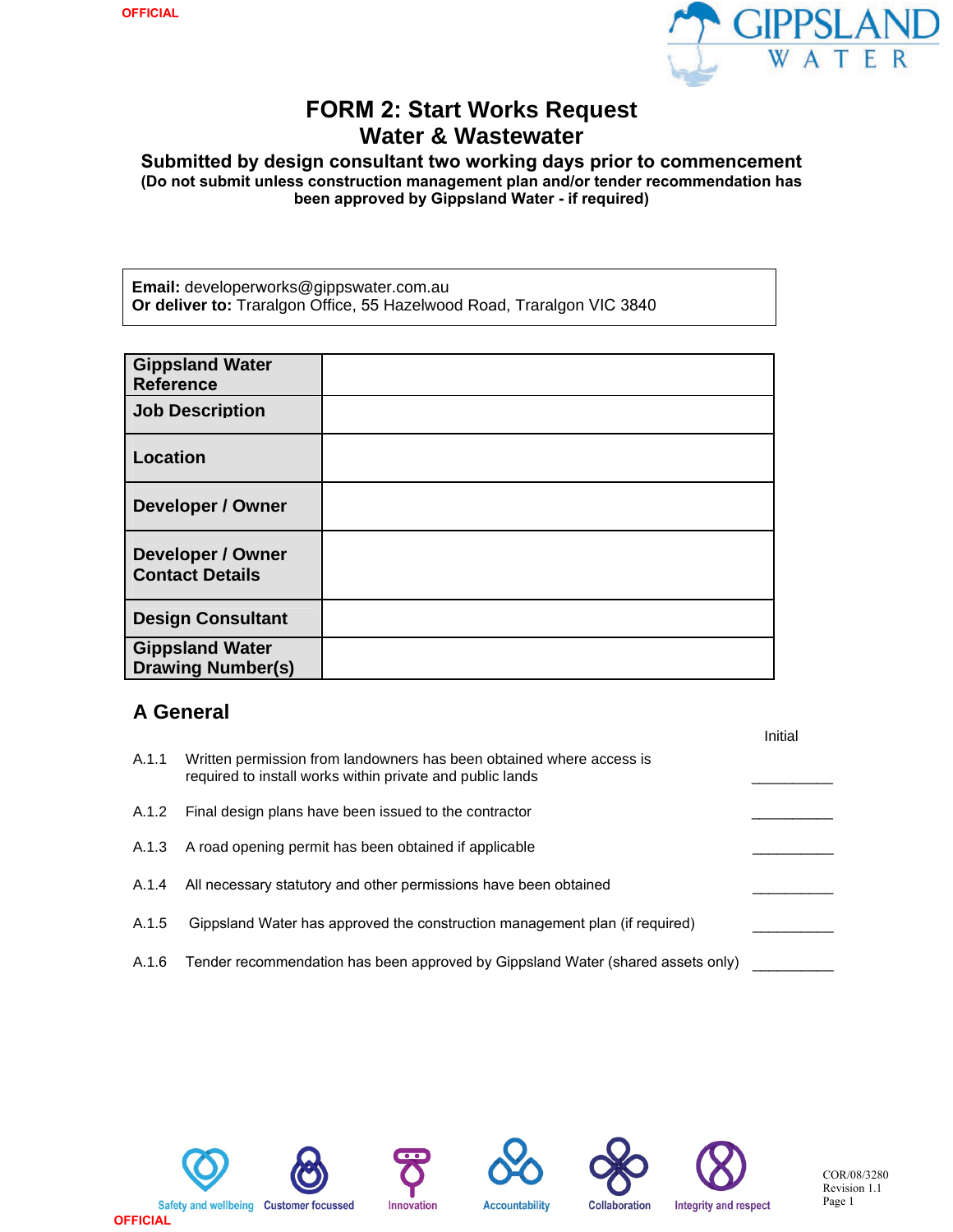#### **B Contacts**



| <b>Accredited Design Consultant</b>    | Telephone Number        |
|----------------------------------------|-------------------------|
| Accredited Pipe layer - Water          | <b>Telephone Number</b> |
| Accredited Pipe layer - Sewer          | <b>Telephone Number</b> |
| Authorised Confined Space Entry Person | <b>Telephone Number</b> |

# **C Commencement / Completion Dates**

| Commencement Date - Sewer | Completion Date - Sewer |
|---------------------------|-------------------------|
| Commencement Date - Water | Completion Date - Water |
|                           |                         |
|                           |                         |

### **D Suppliers**

Initial

\_\_\_\_\_\_\_\_\_\_

Only Melbourne Retail Water Agencies approved materials to be used in the construction

# **E Testing to be provided by NATA Registered Tester**

|                               | Water | Sewer |
|-------------------------------|-------|-------|
| Concrete                      |       |       |
|                               |       |       |
| Quarry<br>products/compaction |       |       |
|                               |       |       |
| Water quality                 |       |       |
|                               |       |       |